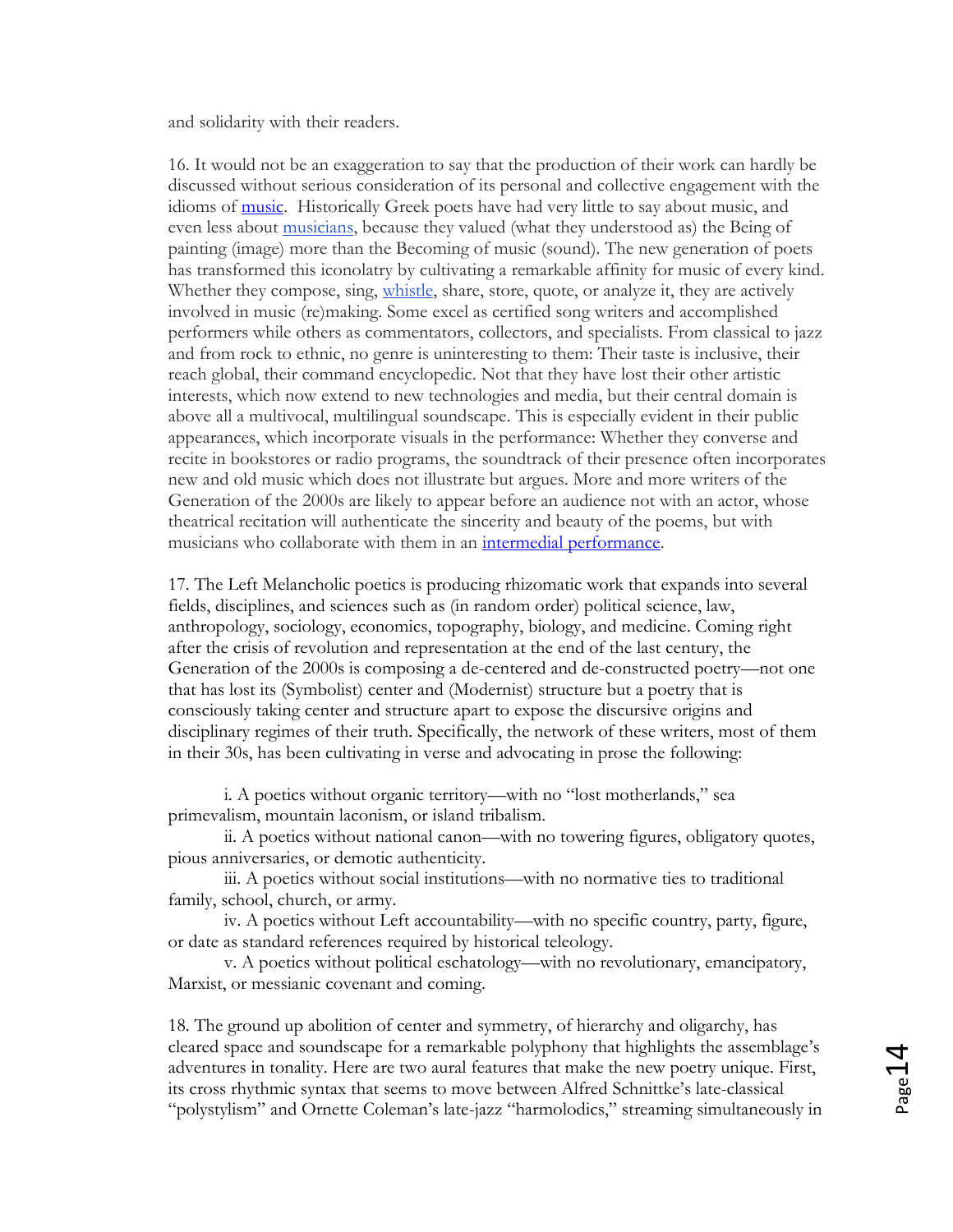different directions, instead of producing a comfortable flow. Second, its contrapuntal rhymes, both internal and external, that develop an unresolved dialectic with semantics, matching verbal elements that normally do not go together, thus again disorienting a reassuring flow. The combination of these two techniques produces a sense of melodic confusion—a need to re-read again and again to make sure that you "got it right," as well as an encouragement to "do it yourself," making your own verses in ways that they too will surprise more than please:

There is no poetry there is only poetic reception of texts. Poetic reception is a kind of aural prejudice. It is an affirmation of metaphysics in front of boring corpses of signifiers.

(Alexios Mainas 2014, 22)

19. Most importantly, these aggregations do not just assemble people who enjoy making poetry together—writers, lovers, critics, painters, listeners, musicians, physicians et al. They gather the [refugees](https://poetrypiano.wordpress.com/2015/08/19/817/) from the [multitude,](https://en.wikipedia.org/wiki/Multitude) those displaced from, and disaffected with, Dionysian [insurgencies.](https://www.upress.umn.edu/book-division/books/insurgencies) They assemble a commons of the melancholics who do not entirely fit in the barricades of the *aganaktismenoi*/*indignados*, the demands of the demonstrations, the occupations of the squares, the celebrations of the OXI referendum, the affirmations of the Gay Pride parades, and the provocations of avant-garde events. Thus they are working toward a commons by seeking out **comrades**, performing identities, practicing [solidarity,](https://poetrypiano.wordpress.com/2014/12/12/fraternite-2/) appearing in public, and above all experimenting with autonomy. In short, they are looking close to where they live for people who want to be simultaneously citizens and [friends.](https://poetrypiano.wordpress.com/2015/03/28/a-public-friendship-with-a-unique-friend/)

20. The more Greece, together with the rest of Europe, seems to resemble Weimar in the 1920s, the more its younger intellectuals discover the Vienna of the time that the Austro-Hungarian Empire was declining together with tonality—Joseph Roth's fiction together with contemporary poetry, theater, music, press, painting, architecture, theory, parks, and much more. To their despondent and restless wonderings *[Nachtmusik I](https://www.youtube.com/watch?v=FVS0aQgq1C8)*, the second movement of Mahler's "Song of the Night" in his 7<sup>th</sup> symphony (1904–1905), provides not just the tunes, both celestial and sardonic, but the very instrumentation for their Left Melancholy. I can see Greek young men and women in a town that may be Austrian, British, German, American, or Greek leave late a bookstore, a bar, or a bed and go out together for a "walk at night." They gather as the opening horns call each other. The movement's unsteady march marks their steps as the watchful moon envelopes them in an a *Stimmung* of melancholy. Selana knows:

Eternal mistresses choose an ephemeral lover. Faithful to the mortal nature of love, to the idea of a setting sun.

(Konstantina Korryvanti 2015, 29).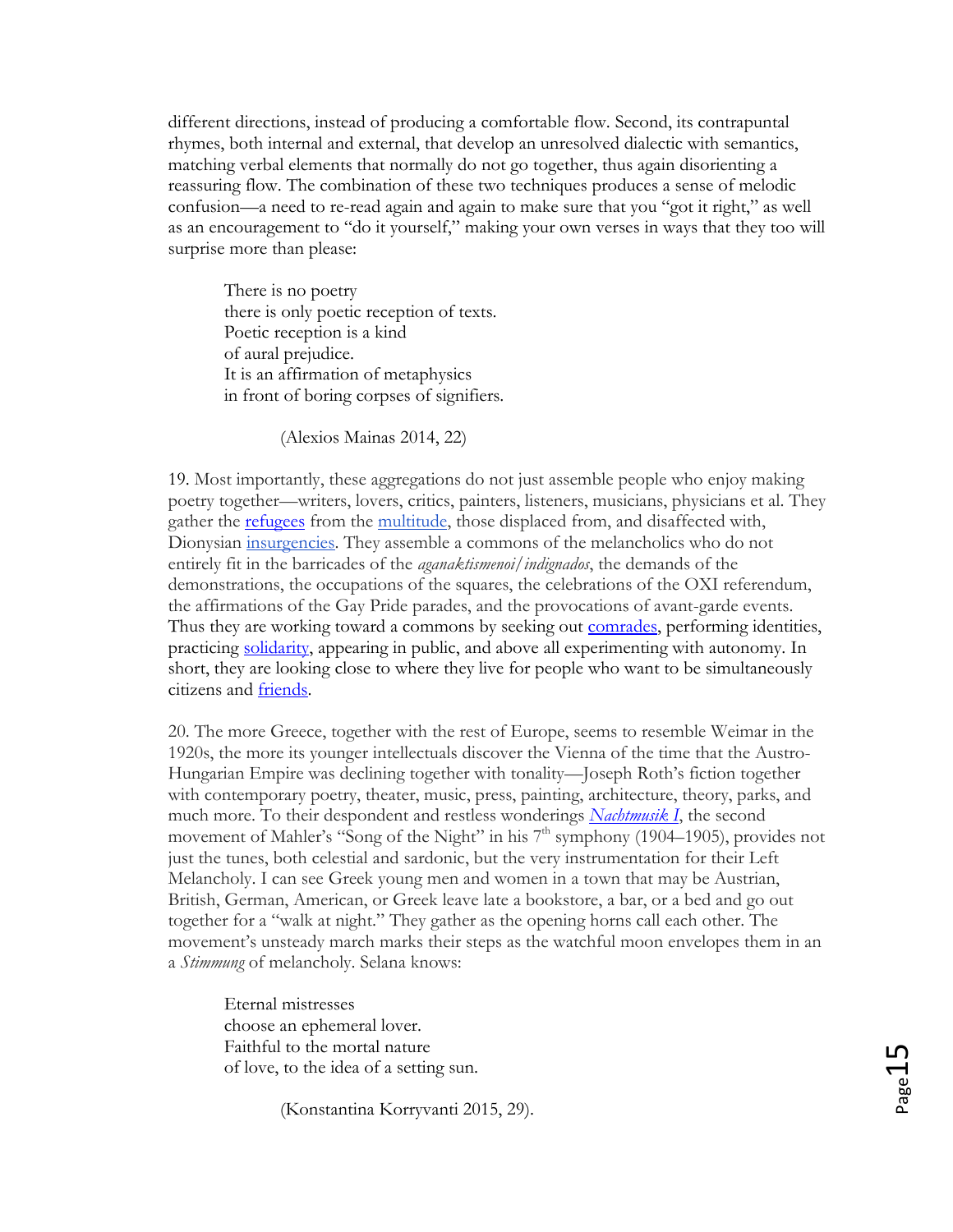The youth talk about friends they miss and new ones they have made, directions lost and envisioned. They are bewitched by the soundscape of fragmentary dances, birds, and cowbells by which woodwinds and strings make sound feel both rustic and grotesque. The mixture of major and minor keys confuses the evening patrol of the young intellectuals talking poetry and politics interchangeably. While tremendous anxiety over their "throwness" into the crisis prevents them from becoming attuned with the world, at least they manage often to harmonize their moods and share their own immanent [attunement.](https://poetrypiano.wordpress.com/2015/01/04/stimmung/) As they reach the outskirts of town, with their resolution musically and philosophically questioned by an enigmatic pluck of the harp at the very end of Mahler's movement, they fade into silence and the chiaroscuro used by Romantic painter Caspar Friedrich to envelope [friends and comrades contemplating the moon and possibly plotting another](https://poetrypiano.wordpress.com/2015/02/06/341/)  [unrest.](https://poetrypiano.wordpress.com/2015/02/06/341/)

## UNIVERSITY OF MICHIGAN

## REFERENCES CITED

Agolli, Éno A. (Αγκόλλι , Ένο). 2015. *Ποιητικό αίτιο*. Thessaloniki: Entefktirio. Alisanoglou, Yiorgos (Αλισάνογλου , Γιώργος). 2016. *Παιχνιδότοπος*. Athens: Kichli. Athinakis, Dimitris (Aθηνάκης, Δημήτρης). 2009. *χωρίσεμεις*. Αthens: koinonia ton (de)katon. Chiotis, Theodoros, ed. 2015. *Futures: Poetry of the Greek Crisis*. London: Penned in the Margins. Eleftherakis, Dimitris (Ελευθεράκης, Δημήτρης). 2013. *Εγκώμια*. Athens: Patakis. Ferber, Ilit. 2006. "Melancholy Philosophy: Freud and Benjamin." *E-rea* 4:1, 1 – 20. Freud, Sigmund. 1957. "Mourning and Melancholia" [1917]. In *The Standard Edition of the Complete Psychological Works*, vol. XIV, 243 – 58. Gogos, Thanos (Γώγος, Θάνος). 2014. *Γλασκώβη*. Larisa: Thraka. Golitsis, Petros (Γκολίτσης, Πέτρος). 2009. *Η μνήμη του χαρτιού*. Thessaloniki: Saikspirikon. Hardt, Michael and Antonio Negri. 2001. *Empire*. Cambridge: Harvard University Press. Hirschman, Jack, ed. 2015. *Cross-Section: An Anthology of Contemporary Greek Poetry*. San Francisco: Erato Press. Ioannides, Panos (Ιωαννίδης, Πάνος). "Reflection." Unpublished poem in the possession of the author Katsaros, Achilleas (Κατσαρός, Αχιλλέας). 2016. *Cabaret Voltaire*. Ioannina: Minthi. Korryvanti, Konstantina (Κορρυβάντη, Κωνσταντίνα). 2015. *Μυθογονία*. Athens: Mandragoras. Leontzakos, Dimitris (Λεοντζάκος, Δημήτρης). 2014. *Τα σκυλιά του Ακταίωνα*. Athens: Nefeli. Lillis, Giorgos (Λίλλης, Γιώργος) 2008. *Τα όρια του λαβύρινθου*. Athens: Kedros.

Page16